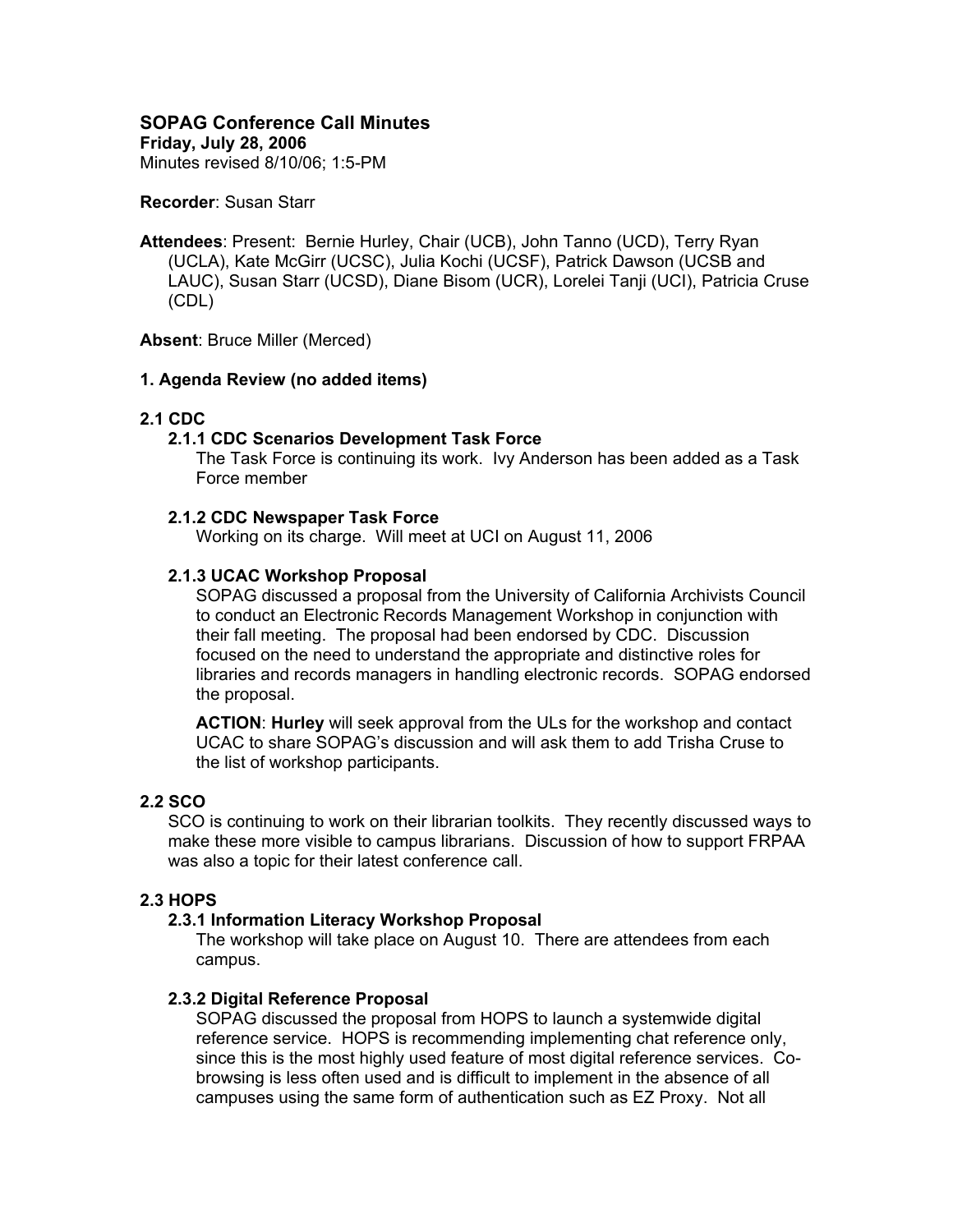campuses will contribute staff at this time, but the service will be available systemwide. SOPAG discussed the need for an evaluation plan.

**ACTION**: **SOPAG members** will make sure their ULs are aware of the proposal and support the cost (minimal) and staffing commitment (varies by campus). Assuming UL support, Hurley will inform HOPS of SOPAG's endorsement, including a recommendation that the CIG develop some goals that could be used to measure success. If ULs have concerns, the proposal will be transmitted to them for formal approval.

### **2.4 HOTS (John)**

HOTS submitted a revised charge for a Cataloging and Metadata Common Interest Group (CAMSIG). SOPAG reviewed and approved the revised document.

**ACTION: Tanno** will let Jim Dooley (Chair, HOTS) know that the charge is approved and HOTS should proceed to identify potential members and vet them with their SOPAG representative

# **2.5 LPL (Julia)**

Nothing to report.

# **2.6 LTAG (Terry)**

2.6.1 Web Conferencing software: Dawson reported that they have had some progress on using the software and it is looking more promising.

### **2.7. RSC (Susan)**

RSC is continuing to work on VDX and on revising Request screens.

# **3.0 Task Force Reports**

### **3.1 BSTF**

SOPAG was charged by the ULs to investigate options for moving ahead with the vision described in the BSTF report. As a first step in fulfilling this charge, Hurley and Ryan held a meeting with BSTF members, the chairs of HOPS and HOTS, Peter Brantley from CDL, and Jerry Persons from Stanford.

The meeting explored different mental models that would allow us to search across the entire information space. The ideal would be a "global access portal" (GAP) that would be a single interface across the entire academic information space, as defined by UC Libraries, based on a collection of harvested metadata from the entire information space. This "metadata mound" may not be doable today or workable today, but it remains a goal. Stepping back from this goal, the group discussed 4 metadata "hillocks". The first two appear to have the highest priority, as both urgent and viable.

1) **Son of MELVYL** Next generation discovery system for material now in our catalogs. This would be a new system, not just an expansion of the current MELVYL system. It would include metadata for material that is in the catalog now (e.g., not journal articles, but books, media, etc.) as well as equivalent material digitized as part of mass digitization initiatives. To be useful, any single interface would have to permit scoping by campus, format, etc.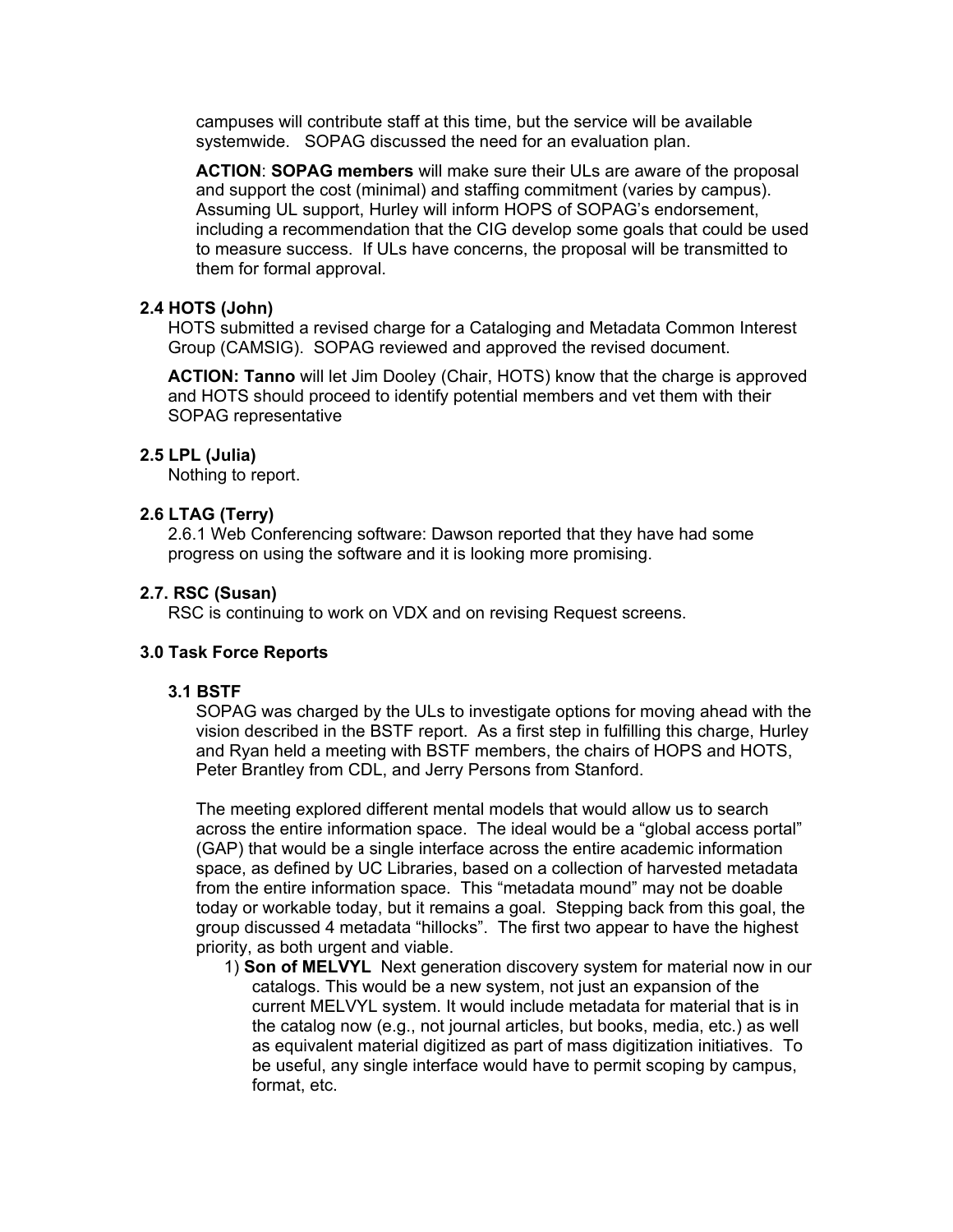- 2) **Journal Literature** Rather than constructing our own "metadata hillock" for journal literature, we should try to leverage the work of the Internet search engines (Google Scholar, Windows Live Academic)
- 3) **BearShare** We could integrate the metadata from repositories in which UC faculty can contribute and manage their data, including existing repositories such as the eScholarship Repository and new repositories for learning materials, research data, and the like as they are created.
- 4) **Specialized materials such as** digital content created/collected/managed
- by the UC Libraries that would not be included in one of the above systems**.**

The group agreed that the GAP will come and either we drive it or it will be thrust upon us. We will need to partner to build it and possibly to create the hillocks as well. Partners could include academic colleagues, publisher colleagues, Internet search engines, OCLC, etc. Our goal should be to partner with whatever community can provide the best product and will have the most appeal to our users.

Moving toward a single cataloging interface for creating "son of Melvyl" metadata was also discussed. Moving to a single ILS or a shared cataloging system would be a major endeavor. Treating OCLC as our single catalog system might be a viable alternative.

"Bringing service to where the users are," another BSTF recommendation was identified as an area where there might be some low hanging fruit. Ideas included making sure everyone has library search box that can be imbedded in course web pages, implementing RSS feeds, making sure our services work in mobile computing devices, such as cell phones.

# **ACTIONS**

- **Tanno** will ask HOTS to investigate whether OCLC could serve as a single cataloging tool for all campuses with all records being delivered to "son of MELVYL "and then being used by campuses.
- **Brantley** will start talking to Internet search engines to see if they are interested in integrating our metadata and developing partnerships.
- **Hurley** will discuss the current thinking with Dan Greenstein and Laine Farley, including the possibility of moving ahead on "bringing service to where the users are." Then he and Ryan will develop a report for the September ULs' meeting, including information on resource requirements.
- **Hurley** will send out the Wiki userid and password to SOPAG so members can read the complete minutes.
- **Ryan** will write a summary of the workshop and next steps for wider distribution.

### **3.2. RLF Persistence Procedures TF**

The final report is complete. The final draft was sent to the SRLF Board and NRLF contacts for review, and their feedback is reflected in the final report submitted to SOPAG.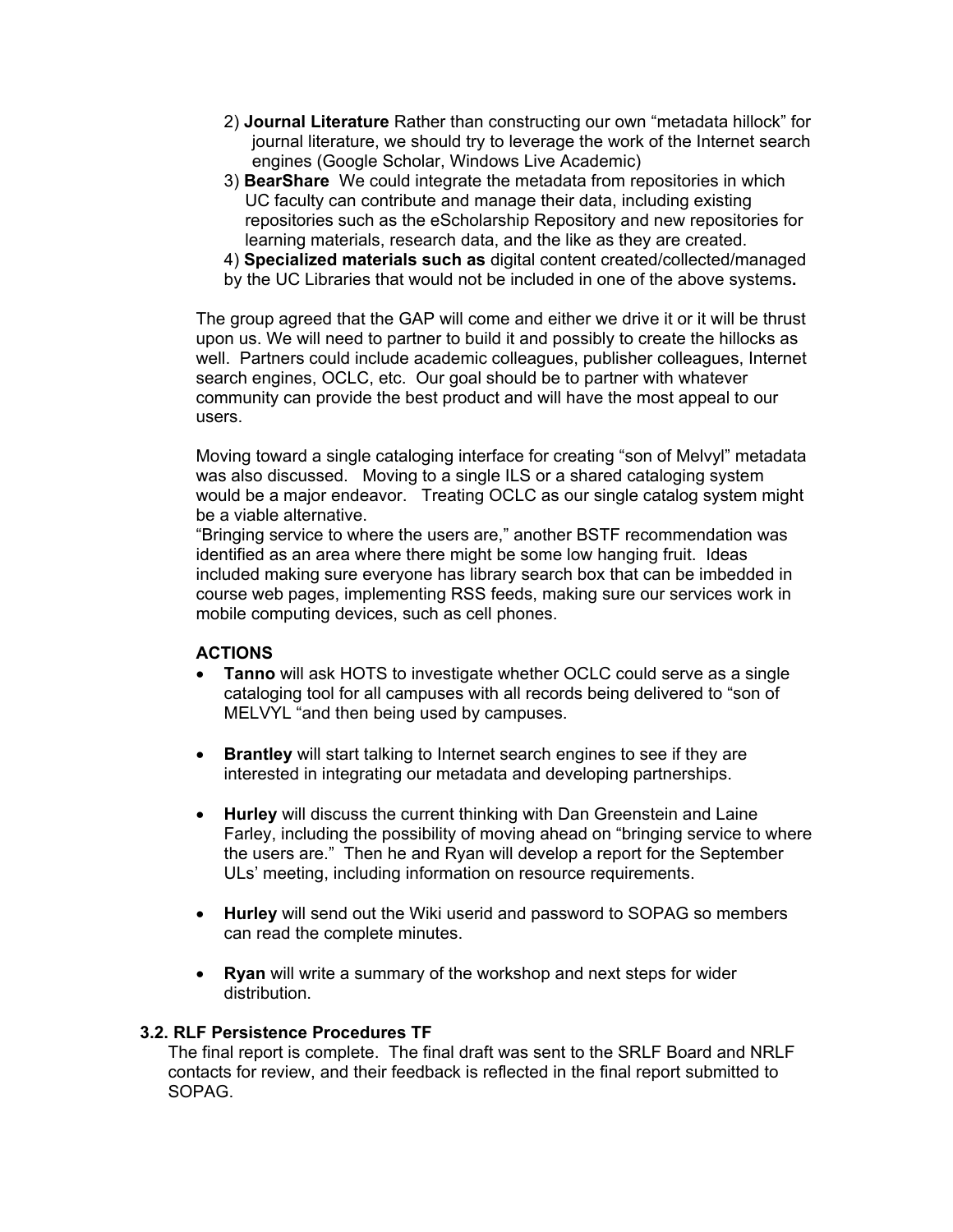# **ACTIONS**

- **SOPAG members** should let ULs know SOPAG is in process of endorsing this report
- **Hurley** will thank and discharge the task force,
- **Hurley** will send a transmittal letter to ULs saying procedures have been endorsed and will be put in place by Sept. 1 as planned.
- **Hurley** will have the final report posted on the SOPAG website.

## **3.3 ERMS Implementation Team (TC)**

A small group (Farley, Brantley, Anderson, Martin, Cruse, and Hurley) met in early July to review the status of ERMS given delays by Ex Libris. Ex Libris is installing a consortial version of Verde at the Ontario Council of University of Toronto Libraries. This installation will give CDL an opportunity to view an installed version of the software prior to installing and testing it for UC.

# **4.0 Report on CDL Related Items**

# **4.1 MELVYL**

CDL is still trying to pin down timeframe for installing the new version.

### **4.2.1 VDX**

SOPAG discussed the results of interviews conducted by CDL analysts at Berkeley, Riverside, Santa Barbara and Davis.

## **ACTIONS:**

- **Cruse** will arrange for CDL to convene a meeting of ILL managers (one or two people) from each campus and an outside facilitator. The interview results will provide background for this meeting. The focus of the meeting will be to determine where we are now, how we should move forward, and what lessons we have learned that could be applied to future systemwide projects of this type. Action items coming from this meeting will be referred back to SOPAG for follow-up.
- **Cruse** will work with Patti Martin and Mary Heath to:
	- determine if there is functionality in the contract with FDI that has yet to be implemented, and
	- if there is additional functionality that the CDL plans to implement.

# **4.3 Friends of the library pilot project**

This pilot project will provide the ProQuest Research Library to alumni and/or friends of the library groups. "Friends of the library groups" are defined as "donors and supporters of the Library at the ten UC campuses." Each campus will choose a) whether to participate in the pilot and b) to whom they would like to offer the service. Not all participating campuses plan to offer the service to Alumni. The initiative has been referred to CDC. Many campuses indicated that their HOPS representative is managing the initiative.

# **4.3 Access/Viewing in the DPR**